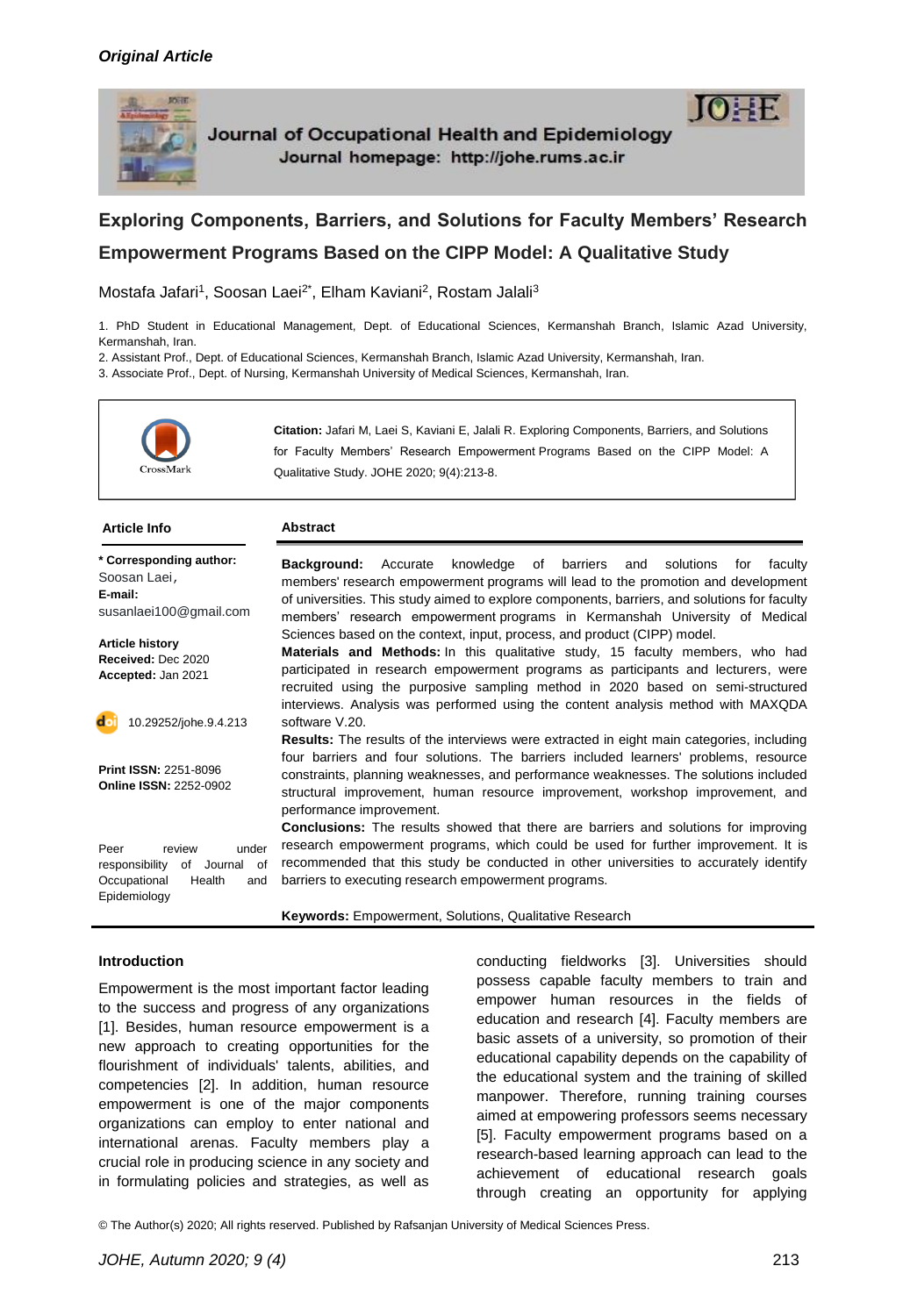learnings and transferring knowledge to the real environment [6]. Empowerment workshops held for faculty members have been able to improve teaching and evaluation skills, thereby leading to employee satisfaction [7]. Therefore, it is clear that upon changing some components, faculty members' ability will increase, thereby making them derive more satisfaction from the courses. To examine variables of an educational course, there is a need for a model to examine the course [8]. Among these models, one can refer to the CIPP model that includes four main components of context, input, process and output, which are presented and designed to facilitate decisionmaking among managers. The reason for choosing this model in the present study is its being comprehensive and useful for systematically examining educational and research programs [9]. Lee et al (2019) used the CIPP model to make decisions on improving learning programs [10]. Identification of research challenges and empowerment of faculty members lead to the spotting of fundamental weaknesses for planning to overcome them to pave the way for changes in empowerment programs [11]. Overcoming challenges, such as poor participation, lack of training, and lack of evaluation strategies are important barriers to the development of empowerment programs [12].

Universities of medical sciences in Iran have seriously conducted research and run empowerment programs for faculty members in the last few years; however, no fundamental analysis has been made to improve these programs, identify barriers, and come up with effective solutions for the programs. Therefore, the present study was conducted to explore components of, barriers to, and solutions for research empowerment programs for faculty members of Kermanshah University of Medical Sciences (KUMS) based on the CIPP Model.

# **Materials and Methods**

This qualitative study was conducted using a content analysis method, with its statistical population having been composed of 15 faculty members of the KUMS. These faculty members were chosen from faculties of Health, Nutrition, Pharmacy, Dentistry, Nursing and Midwifery, Medicine and Paramedical, as well as centers of Health Technology Research and Medical Biological Research in 2020. Using content analysis, individual interviews with faculty members continued until data saturation, yet no new codes were produced. Ethical considerations of this study were approved by the Islamic Azad

University, Kermanshah branch. Moreover, consent forms were obtained from the participants. In this study, the only inclusion criterion for selecting the interviewees was the experience of participating in empowerment workshops or teaching in empowerment workshops for 10 sessions. In contrast, the exclusion criterion during recording the interviews was the interviewees' unwillingness to continue the meeting to withdraw from the interview at any time. The interviewees were selected purposefully in terms of age, gender, education, job title, work experience, and job location so that the results obtained from the sample would represent the study population. The sample size of the interviewees was determined based on the saturation limit of the data extracted from the interviews. To meet the objectives of the research and answer the questions of the semistructured interview, the participants were determined based on the specified characteristics. Besides, the duration of the interviews was determined according to their participation, which lasted an average of 30 to 60 minutes.

At the beginning of the interviews, the interviewers were asked to provide their demographic information, and then the interview questions were asked. They were provided with a question guide, which consisted of 4 main questions, such as, "what are the barriers to and solutions for input components of a research empowerment program?" The results were recorded with prior notice and upon an agreement between the interviewee and the interviewer. By summarizing meaning units in relation to each other, research codes were prepared. Besides, by examining differences and similarities between the extracted codes, they were divided into different subcategories and main categories. In addition, the interviews were conducted in a comfortable environment in terms of the ambient temperature (18-21 °C) and noise (less than 65 dB).

For post-performance data management, the content of the interviews was analyzed using MAXQDA software V.20. Firstly, the codes extracted from the text were shared with the interviewees by a research member who checked to ensure that the codes extracted from the text of the interviews were what the interviewees needed. In case of any disagreement, necessary corrections would be made. Next, to determine reliability of the coded data by the researcher, extracted codes were given to an expert in the qualitative research to examine the same understanding, and the data were re-examined. Written informed consent was obtained from all

participants in this study that was conducted in the Islamic Azad University, Kermanshah Branch.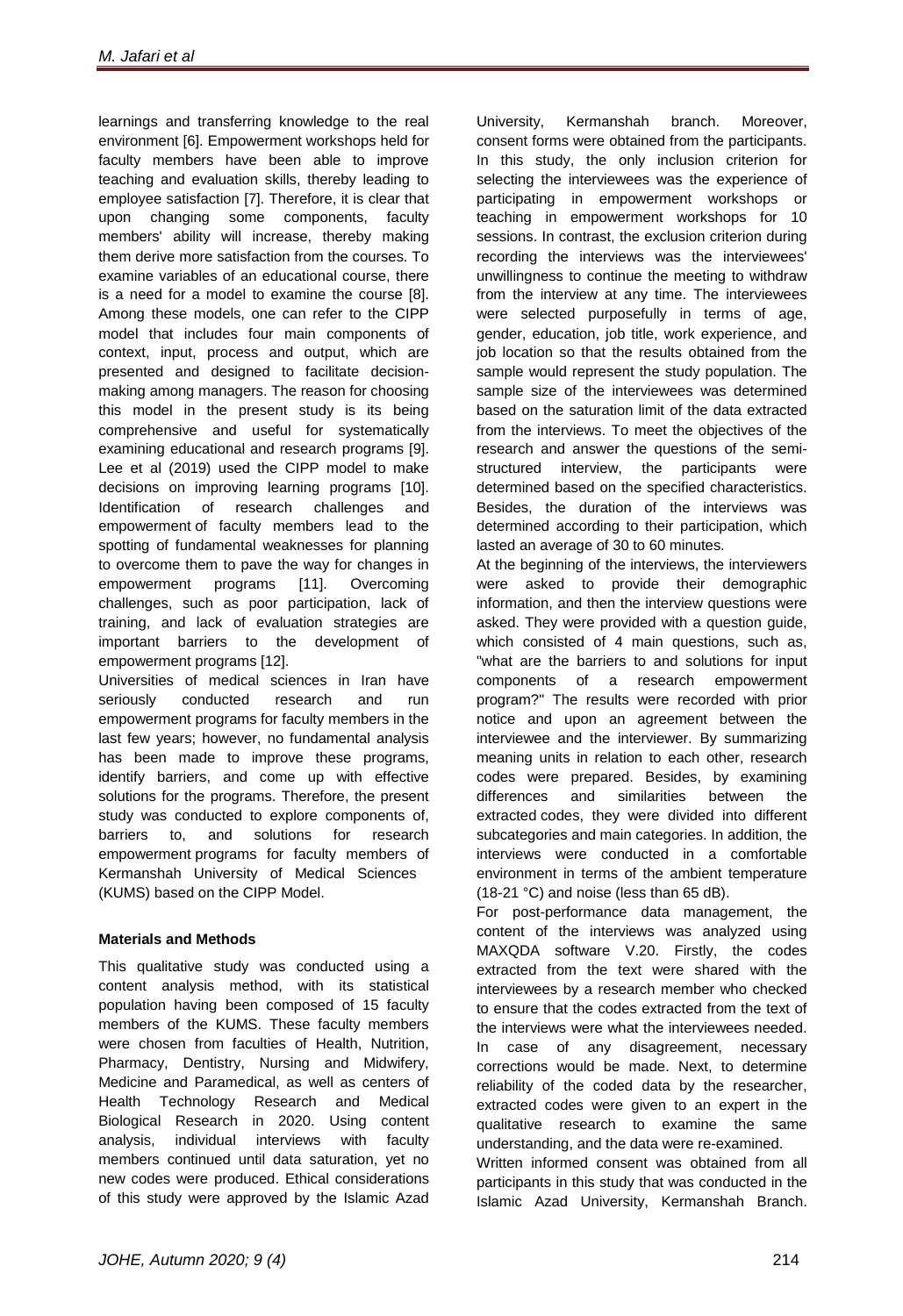Besides, an identity letter was obtained from the deputy of research and technology for collecting data. In addition, this study was approved by the Ethics Committee of the Islamic Azad University, Kermanshah Branch (Code 19221212981016).

# **Results**

In this study, 15 faculty members of the KUMS who had participated in research empowerment programs were interviewed (Table 1).

| <b>Variables</b>              |                                         | <b>Number</b>  | $\%$ |
|-------------------------------|-----------------------------------------|----------------|------|
| Gender                        | Male                                    | 6              | 40   |
|                               | Female                                  | 9              | 60   |
|                               | Instructor                              | 1              | 6.7  |
| <b>Scientific rank</b>        | Assistant professor                     | 5              | 33.3 |
|                               | Associate professor                     | 7              | 46.7 |
|                               | Professor                               | $\overline{2}$ | 13.3 |
| <b>Scientific group</b>       | Clinical sciences                       | 13             | 86.7 |
|                               | <b>Basic sciences</b>                   | $\overline{2}$ | 13.3 |
| <b>Responsibility of</b>      | Faculty member                          | 5              | 33.3 |
| interviewees                  | Faculty member and research manager     | 10             | 66.7 |
| <b>Status of interviewees</b> | Participant in workshops                | 6              | 40   |
|                               | Instructor and participant in workshops | 9              | 60   |
|                               | Health                                  | 3              | 20   |
|                               | Nutrition                               | 1              | 6.7  |
| <b>Faculty of center</b>      | Pharmacy                                | 1              | 6.7  |
|                               | Dentistry                               | 1              | 6.7  |
|                               | Nursing and midwifery                   | $\overline{2}$ | 13.1 |
|                               | Medicine                                | 1              | 6.7  |
|                               | Paramedics                              | 3              | 20   |
|                               | Health Technology Research Center       | 1              | 6.7  |
|                               | Medical Biological Research Center      | 1              | 6.7  |

**Table 1.** Frequency and relative distribution of demographic variables of the participants

After data analysis, the results of the interviews were extracted in 4 main categories of barriers. These barriers were learners' problems, resource constraints, planning weaknesses, and performance weaknesses, which were effective in the research on empowerment programs based on the CIPP model (Table 2).

**Table 2.** Primary extracted codes, subcategories, and main categories

| <b>Primary extracted codes</b>        | <b>Subcategories</b>        | <b>Main categories</b> | <b>Components</b> |
|---------------------------------------|-----------------------------|------------------------|-------------------|
| Weaknesses in need assessment         | Need assessment and         |                        |                   |
| Weaknesses in the informing<br>method | informing weaknesses        |                        |                   |
| Earned research points                |                             |                        |                   |
| Lack of motivation                    | Motivational weaknesses     | Learners' problems     | Context           |
| Structural motivation                 |                             |                        |                   |
| Irresponsibility                      |                             |                        |                   |
| Absence in workshops                  | Learners' weaknesses        |                        |                   |
| Weaknesses in interactions            |                             |                        |                   |
| Content weaknesses                    |                             |                        |                   |
| Poor educational tools                | Content weaknesses          |                        |                   |
| Structural content                    |                             |                        |                   |
| Support restrictions                  |                             |                        |                   |
| Restrictions on execution             | <b>External constraints</b> |                        | Input             |
| Resource constraints                  |                             |                        |                   |
| Potential reductions                  |                             | Resource constraints   |                   |
| Lack of expertise                     |                             |                        |                   |
| Lack of mastery                       |                             |                        |                   |
| Incompatibility                       | Internal constraints        |                        |                   |
| Heterogeneity of participants         |                             |                        |                   |
| Individual differences                |                             |                        |                   |
| Lack of interactions                  |                             |                        |                   |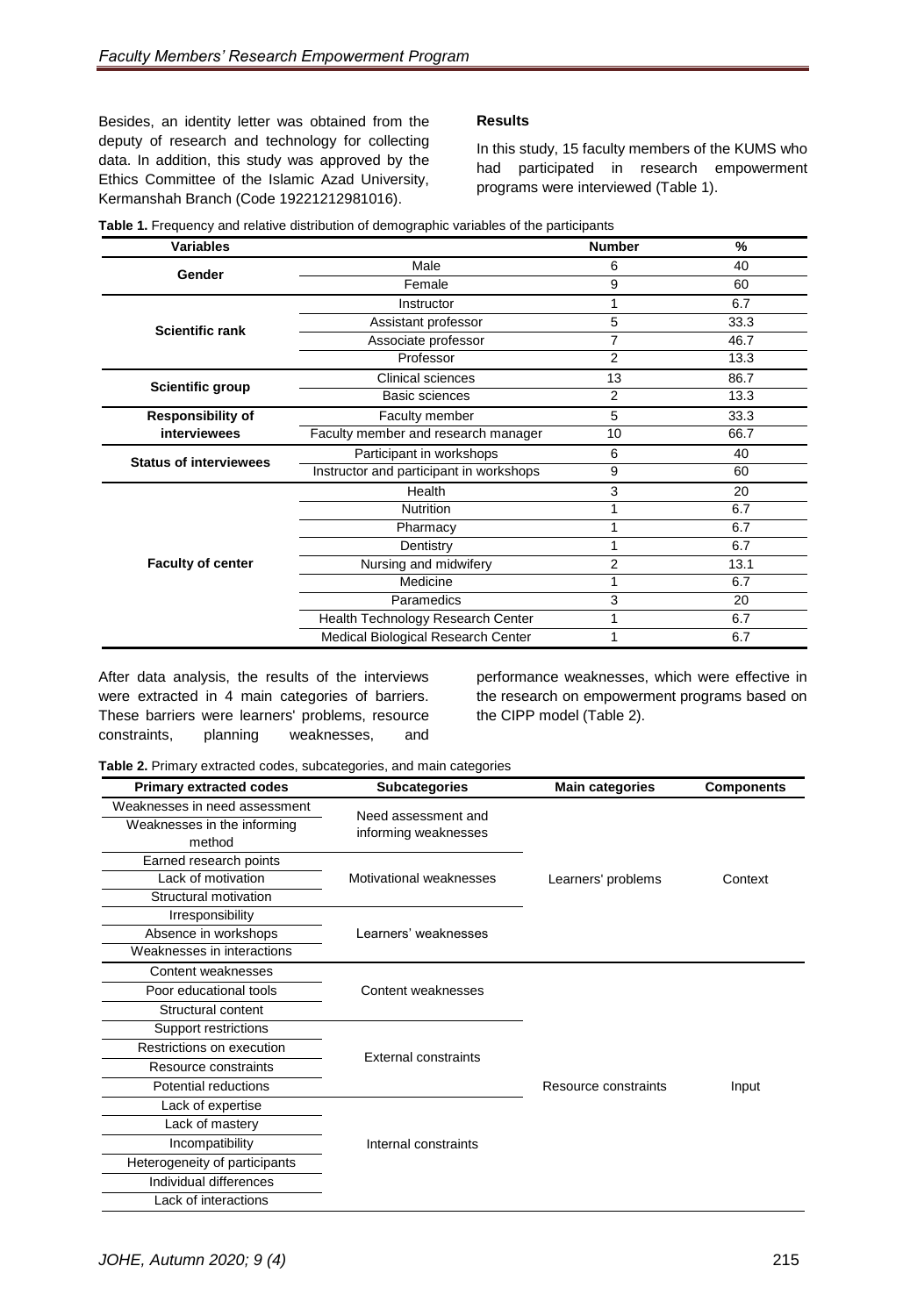| Weak supervision                  | Monitoring weaknesses |                       | Process |
|-----------------------------------|-----------------------|-----------------------|---------|
| Inability to teach                |                       | Planning weaknesses   |         |
| Holding repetitive workshops      | Structural weaknesses |                       |         |
| Inappropriate content             |                       |                       |         |
| Lack of familiarity with teamwork |                       |                       |         |
| Lack of teamwork                  | Group weaknesses      |                       |         |
| Lack of consensus                 |                       |                       |         |
| Differences in performance        |                       | Performance           |         |
| Ignoring creativity               | Management weaknesses | Product<br>weaknesses |         |
| Lack of completion of assessment  |                       |                       |         |
| tools                             | Evaluation weaknesses |                       |         |
| Lack of evaluation                |                       |                       |         |
| Lack of feedback                  |                       |                       |         |

The results of the interviews were classified in 4 main categories of solutions. These solutions included structural improvement, human resource improvement, workshop improvement, and performance improvement, which were effective in research empowerment programs based on the CIPP model (Table 3).

**Table 3.** Primary extracted codes, subcategories, and main categories

| Component | <b>Main categories</b>  | <b>Subcategories</b>    | <b>Primary extracted codes</b> |
|-----------|-------------------------|-------------------------|--------------------------------|
|           |                         |                         | Doing teamwork                 |
|           |                         | Group performance       | Group participation            |
|           |                         |                         | Scoring                        |
|           |                         | Structural modification | Will to reform                 |
|           |                         |                         | Fundamental study              |
|           | Structure improvement   |                         | Appearance deformation         |
|           |                         |                         | Information update             |
|           |                         |                         | Research culture               |
| Context   |                         |                         | Priority of quantity over      |
|           |                         |                         | quality                        |
|           |                         |                         | Intelligence                   |
|           |                         |                         | Providing suitable conditions  |
|           |                         |                         | Electronic checklists          |
|           |                         |                         | Increasing budget              |
|           |                         |                         | Voluntary participation        |
|           |                         | Scheduling              | Best time                      |
|           |                         |                         | Timing in programs             |
|           |                         | <b>Teaching skills</b>  | Teacher empowerment            |
|           |                         |                         | Supporting teachers            |
|           |                         |                         | Using guidelines               |
|           | Human resource          |                         | <b>Teaching skills</b>         |
| Input     | improvement             |                         | Teaching experience            |
|           |                         | Increasing motivation   | Internal incentives            |
|           |                         |                         | Understanding interests        |
|           |                         |                         | Individual creativity          |
|           |                         | Splitting               | Special workshops              |
| Process   | Workshop improvement    |                         | Separation of learners         |
|           |                         |                         | Sub-special workshops          |
|           |                         | Specialization          | <b>Expert meetings</b>         |
|           |                         |                         | Research expert                |
|           | Performance improvement |                         | Skilled expert                 |
|           |                         | Quality improvement     | Applied research               |
| Product   |                         |                         | Taking advantage of            |
|           |                         |                         | opportunities                  |
|           |                         |                         | Process upgrade                |
|           |                         |                         | Quality upgrade                |
|           |                         |                         | Feedback                       |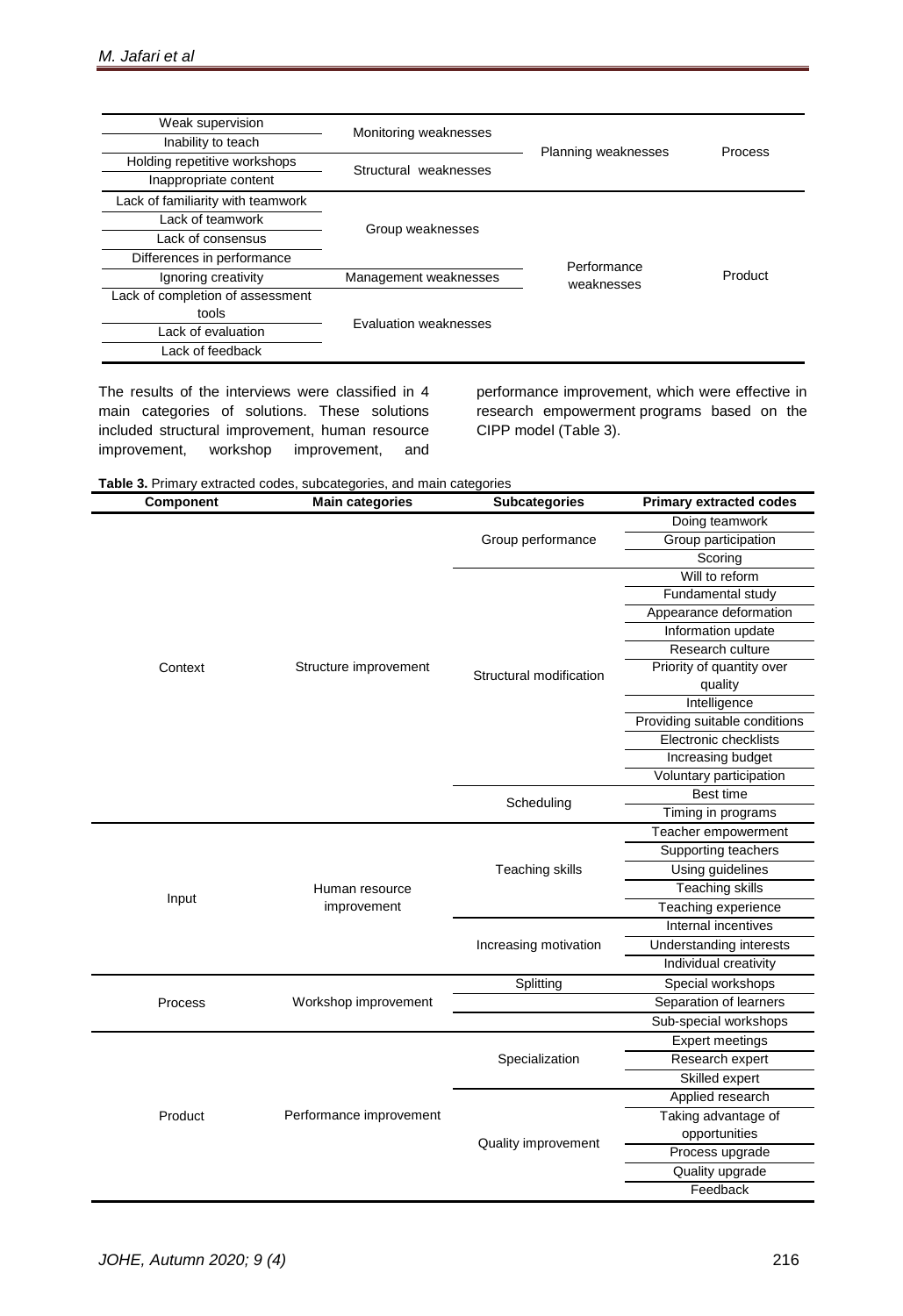# **Discussion**

This study aimed to explore components of, barriers to, and solutions for the research empowerment program of the faculty members of the KUMS based on the CIPP Model. Interview results were categorized based on appropriateness of the main categories of empowerment barriers. These barriers included learners' problems, resource constraints, planning weaknesses, and performance weaknesses based on the CIPP Model. Katarzyna (2020) emphasized that lack of participation by members in the decision-making process about education was one of the obstacles [13]. Similarly, Ahmadi and Sayyah Berger (2017) considered educational components, insufficient coordination, and inefficiency of the information system as the major obstacles [14]. Hidaka et al (2015) identified limited resources as major obstacles to program development [15]. Mahboubi (2015) enumerated several barriers in terms of personal, motivational, educational, and behavioral aspects to program development [16]. Hamdipour et al (2019) reported psychological, individual, process, communicational, organizational, innovational, and technological barriers as the most important challenges to knowledge empowerment [11]. Results of another study indicated that managerial, organizational, financial, and professional barriers had the greatest impact on the process of doing research activities [17]. Fotouhi (2020) concentrated on removing obstacles to providing evaluation and empowerment feedback to university faculty members [7]. Asadollahi (2019) alluded to the effective factors in empowerment programs, including lack of motivation, inadequate welfare of faculty members, weak educational and research systems, lack of supervision, poor communication, and lack of participation by faculty members [18]. As can be seen, the results of past research are consistent with the present one. Accordingly, it would be difficult to achieve goals without identifying resource constraints as well as planning and performance weaknesses.

The interview results were categorized based on the appropriateness of the main categories of empowerment solutions. Accordingly, these solutions included structural improvement, human resource reforms, workshop improvement, and performance improvement based on the CIPP Model. Ahmadi and Sayyah Berger (2017) identified that the main factors of performance improvement strategies was components of content improvement, executive improvement and evaluation concepts [14].

According to Khodabakhshzadeh et al (2015), planning to change and create a positive attitude in the category of human resource productivity and its promotion is among the most effective strategies for improving productivity [19]. Mohammadi (2016) believe that performance appraisal, feedback, and development have the greatest impact on the variable of employee empowerment [20]. [Waruni and](https://www.sciencedirect.com/science/article/abs/pii/S0346251X20307016#!) [Rod \(](https://www.sciencedirect.com/science/article/abs/pii/S0346251X20307016#!)2020) believe that revision following corrective feedback can improve activities [21]. As can be seen, the results of past research are consistent with the present one. According to the results, components of implementation method improvement, structural improvement, human resource improvement, workshop improvement, and performance improvement are required for any programs. Thus, paying attention to them not only increases the quality of the programs, but it also provides a basis for increasing the quality of education and research among faculty members. Accordingly, identifying barriers to and effective strategies on research empowerment among faculty members using the CIPP model improves the quality of research, thereby promoting research performance in universities and the country.

Environmental characteristics as well as motivational, personality, and extra-organizational factors affecting research empowerment were not considered in the present study. This study coincided with the outbreak of the COVID-19 pandemic. Conservatism on the part of the participants could be a limiting factor as well. Given the limitations, it is necessary to pay attention to the main factors of the solutions, including improvements in the structure, human resources, workshops, and performance before executing the research empowerment program. It is suggested that this study be conducted in other universities to accurately identify barriers to program execution. Selecting a larger statistical community can significantly reduce the conservative role of the participants.

### **Conclusion**

According to the results of this study, learners' problems, resource constraints, planning weaknesses, and performance weaknesses were considered as the main obstacles to the execution empowerment programs. To remove the mentioned obstacles, solutions, such as effective implementation methods, structural reforms, human resource reforms, workshop reforms, and performance improvements should be considered. It is expected that policymakers in the field of